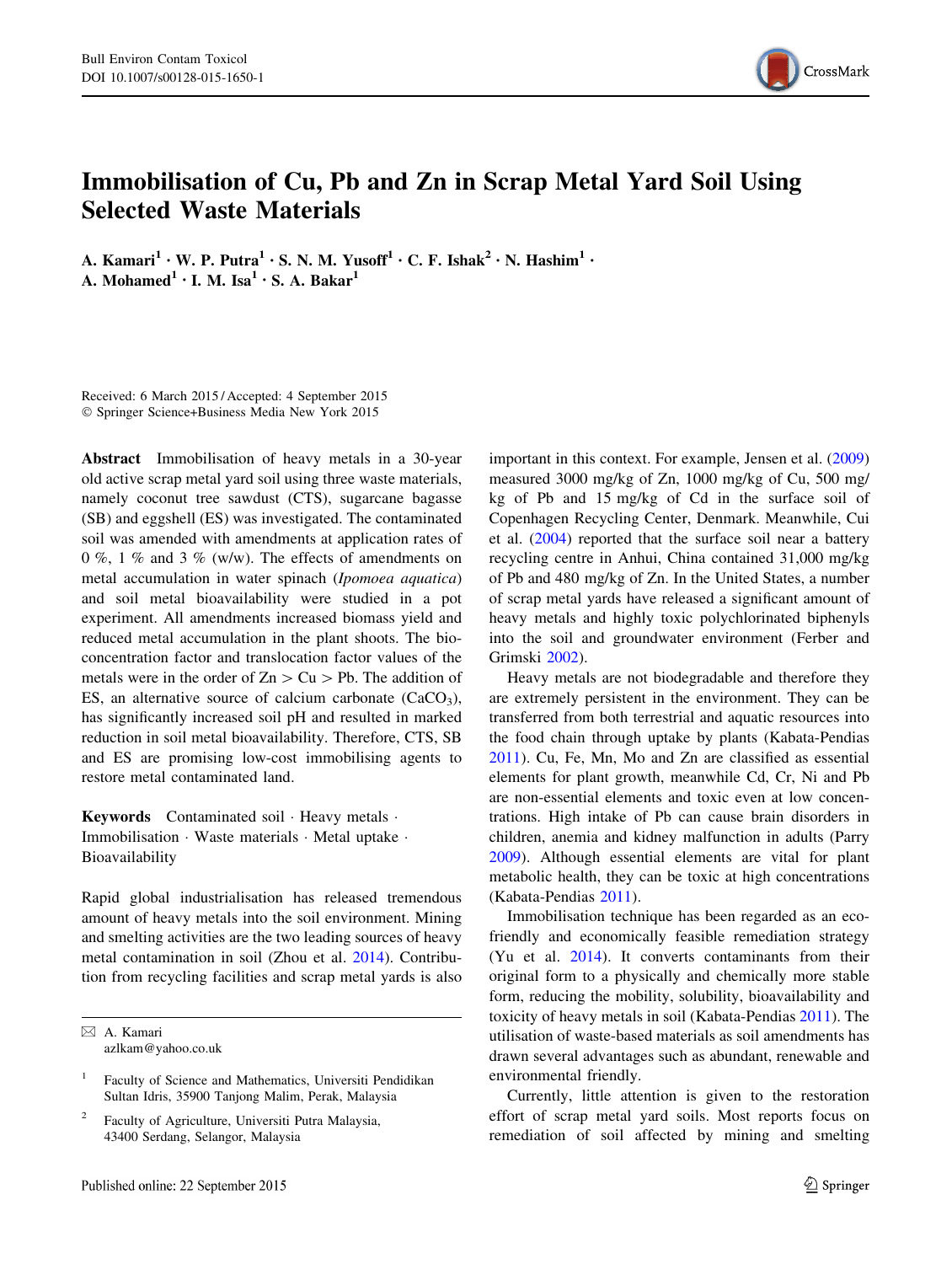activities. In addition, little is known about exact binding mechanism(s) involved in the immobilisation process. Most researchers discussed the success of immobilisation process based on theoretical assumptions without using scientific instruments (Zhou et al. [2014](#page-5-0); Hu et al. [2014](#page-5-0)). Therefore, energy dispersive X-ray (EDX) and fourier transform infrared (FTIR) analyses were performed to characterise soil amendments following pot experiment.

The overall aim of this study was to evaluate the effectiveness of coconut tree sawdust (CTS), sugarcane bagasse (SB) and eggshell (ES) as immobilising agents for the remediation of metal contaminated soil. Coconut tree sawdust, sugarcane bagasse and eggshell are readily available in large quantities in Malaysia. In this study, water spinach was used as an indicator to determine the efficacy of amendments to immobilise heavy metals in a scrap metal yard soil.

# Materials and Methods

Soil samples (0–25 cm) were collected at 10 sampling points of a 30-year old active scrap metal yard in Selangor, Malaysia. The soil samples were transported to laboratory, air-dried, crushed and passed through a 2-mm mesh sieve. The soil pH was measured in deionised water with a soil:solution ratio of 1:2.5 using a pH meter. The electrical conductivity (EC) of soil was measured in soil and water suspension at a ratio of 1:5 (w/v) using an EC meter. The soil organic matter (OM) was determined using the Nelson-Sommers method (Nelson and Sommers [1996](#page-5-0)), while the cation exchange capacity (CEC) was determined using the ammonium-saturation and distillation method (Sumner and Miller [1996](#page-5-0)). The pipetting method described by Gee and Bauder [\(1986](#page-5-0)) was applied for soil textural analysis. Aqua regia extraction was used to measure the total fraction of Cu, Pb and Zn in the soil. The bioavailable fraction of metals in the soil was determined using ammonium acetate (1.0 mol/L, pH 7) at a soil:extractant ratio of 1:10.

CTS was obtained from Jati Cemerlang Sawmill, Selangor, meanwhile SB and ES were supplied by My Rasa Restaurant, Selangor. Amendments were rinsed with deionised water, dried in an oven and ground using a laboratory jar mill. Amendments were then digested separately in hot concentrated HNO<sub>3</sub> acid. CTS contained 9 mg/kg of Cu and 13 mg/kg of Zn, meanwhile 14 mg/kg of Cu and 22 mg/kg of Zn were measured for SB. ES contained 8 mg/kg of Cu and 35 mg/kg of Zn. Pb was not detected in CTS, SB and ES.

The amendments were added separately to the contaminated soils at three rates of application, namely control, 1 % and 3 % (w/w), in six replicates. After 2 weeks of equilibration, the water spinach seed was then sown in each pot (12.0 cm height and 14.0 cm diameter). The pots were arranged in a randomised block design. The pots were watered daily with deionised water and plants were allowed to grow under natural lighting and temperature. Mean daily temperature and humidity were monitored with a digital thermometer.

The plants were harvested at 8 weeks of growth. The plant shoots and roots were carefully cut and rinsed with deionised water to avoid contamination by soil particles. The cleaned shoots and roots were then cut into small pieces and dried in an oven. The dried plant tissues were weighed, ground using a laboratory jar mill, ashed at 450°C in a muffle furnace and digested in hot concentrated  $HNO<sub>3</sub>$ acid. At the end of the pot experiment, the soil pH and ammonium acetate (NH4OAc) extractable metal content in the soil were determined, as previously described. The concentration of heavy metals in the plant digests and soil extracts were measured using a Perkin-Elmer AAnalyst 400 atomic absorption spectrometer (AAS). The estimated detection limits (mg/L) were 0.11 (Cu), 0.57 (Pb) and 0.17 (Zn), respectively, while the quantification limits (mg/L) were 1.92 (Cu), 0.45 (Pb) and 0.56 (Zn).

The ability of water spinach to accumulate metal in the shoot tissues was further evaluated using BCF. BCF refers to the ratio of metal concentration in plant shoots to metal concentration in soil (Kabata-Pendias [2011](#page-5-0)). The ability of a plant to translocate metals from the root to the shoot tissues was assessed using TF. TF is defined as the ratio of the metal concentration in shoots to metal concentration in roots (Kabata-Pendias [2011\)](#page-5-0). The effects of amendment treatments on BCF and TF values of the metals are given in Table [1](#page-2-0).

Standard reference plant materials (SRM 1573a Tomato Leaves – NIST USA and SRM 1575 Pine Needles – NBS USA) and certified reference soil material (LGC 6135 Hackney Brick Works Soil – LGC UK) were used to verify the accuracy of metal determination. Reference materials were treated and analysed using the same procedures applied for plant tissue and soil samples. The recovery rates were within 86 %–98 % for plant tissue and 88 %– 103 % for soil, respectively.

Elemental analysis was performed using a Hitachi SU 8020 UHR Field Emission Scanning Electron Microscope equipped with a Horiba Energy Dispersive X-ray Spectrometer. The amendments were first coated with platinum using an Automatic Platinum Sputter Coater System (Quorum Q150RS). Infrared analysis was conducted on a Thermo Nicolet 6700 FTIR Spectrometer using KBr disc technique. The IR spectrum was recorded in the wavenumber range from 4000 to 500  $\text{cm}^{-1}$  with a resolution of 4  $cm^{-1}$  over 30 cumulative scans.

The statistical analyses were performed using Minitab Software 17 (Minitab Inc., USA). General linear model of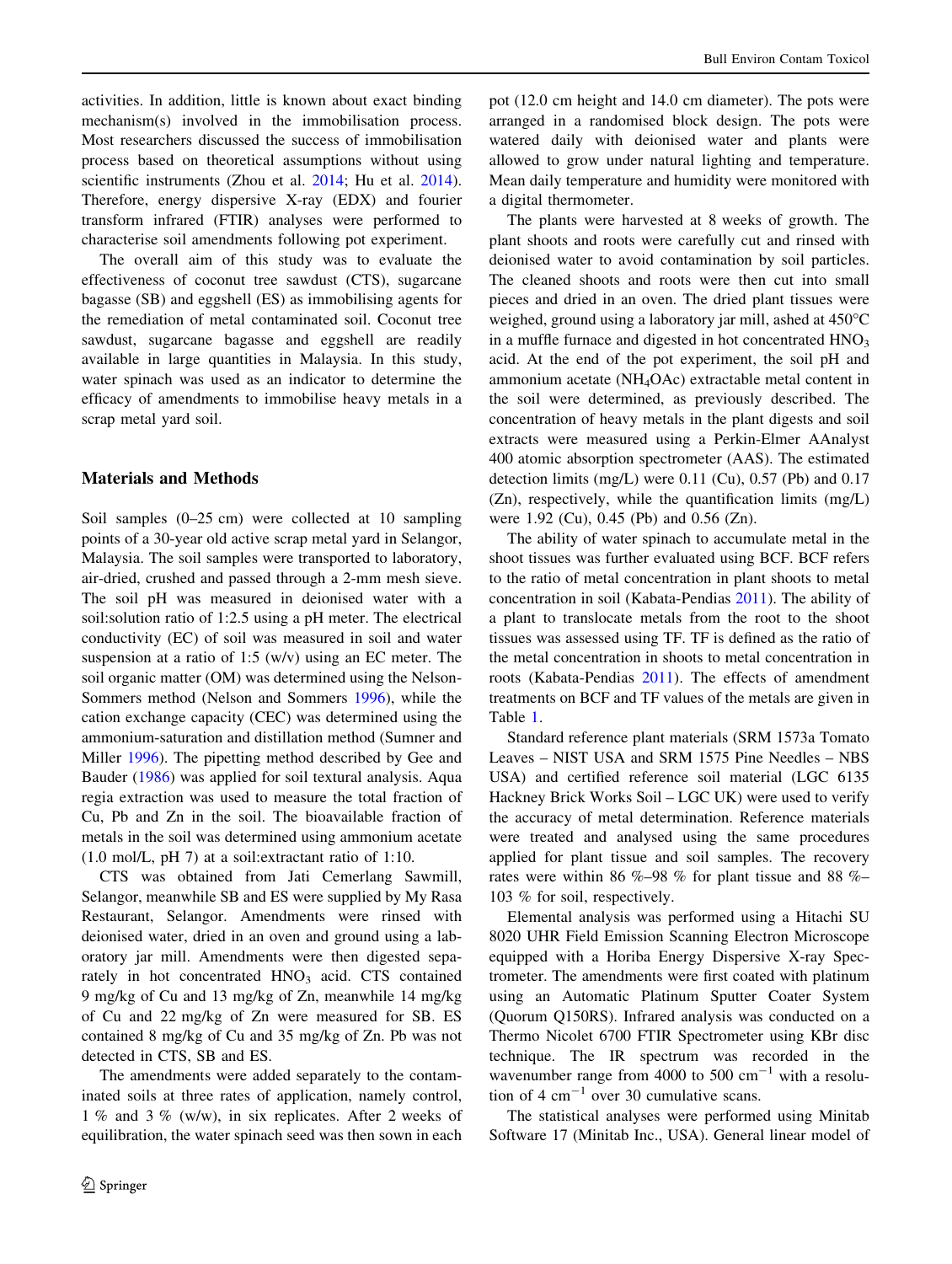<span id="page-2-0"></span>Table 1 BCF and TF values for Cu, Pb and Zn following amendment treatments

| Treatment         | Cu                 | Pb                   | Zn                 |
|-------------------|--------------------|----------------------|--------------------|
| <b>BCF</b> values |                    |                      |                    |
| Control           | $0.185^{\rm a}$    | $0.087$ <sup>a</sup> | $1.173^{\rm a}$    |
| CTS 1 %           | $0.128^{a}$        | $0.065^{\rm b}$      | $0.857^{\rm b}$    |
| CTS $3%$          | $0.095^{b}$        | $0.058^{b,c}$        | 0.760 <sup>b</sup> |
| SB $1\%$          | $0.077^{\rm b}$    | $0.076^{\rm a}$      | $0.539^{\circ}$    |
| SB 3 %            | $0.065^{\rm b}$    | $0.050^{a,b}$        | $0.464^{c,d}$      |
| ES $1\%$          | $0.040^{b,c}$      | 0.036 <sup>c</sup>   | $0.403^{\rm d}$    |
| ES $3\%$          | 0.032 <sup>c</sup> | 0.024 <sup>c</sup>   | $0.355^d$          |
| TF values         |                    |                      |                    |
| Contol            | $0.170^{\rm a}$    | $0.114^a$            | $2.125^{a}$        |
| CTS 1 %           | $0.158^{a}$        | $0.073^{\rm b}$      | 1.602 <sup>b</sup> |
| CTS $3%$          | $0.102^{\rm b}$    | $0.060^{b,c}$        | $1.589^{b}$        |
| SB $1\%$          | 0.097 <sup>b</sup> | $0.091^{\rm a}$      | 1.316 <sup>c</sup> |
| SB 3 %            | 0.081 <sup>b</sup> | $0.085^{a,b}$        | 1.294 <sup>c</sup> |
| ES $1\%$          | $0.057^{b,c}$      | 0.030 <sup>c</sup>   | 1.226 <sup>d</sup> |
| ES 3 $%$          | 0.040 <sup>c</sup> | 0.022 <sup>c</sup>   | $1.073^{\rm d}$    |

Different letters indicate significant statistical differences (Tukey's test at  $p < 0.05$ )

one-way analysis of variance (ANOVA) was used to analyse the experimental data. The least significant different (LSD) for the comparison of means was verified using Tukey's test at a significance level of  $p = 0.05$ , while correlation was determined by Pearson's coefficients at  $p < 0.05$ .

## Results and Discussion

The scrap metal yard soil had a pH value of 5.62, EC of 2.41 dS/m, OM of 1.83  $%$  and CEC of 10.07 cmol<sub>c</sub>/kg. The soil contained 24.70 % of gravel, 55.84 % of sand, and 19.46 % of silt and clay. The total fraction of metals was determined as:  $Cu = 372$ ,  $Pb = 816$  and  $Zn = 2273$  mg/ kg, meanwhile the bioavailable fraction of metals was measured as:  $Cu = 119$ ,  $Pb = 357$  and  $Zn = 1080$  mg/kg.

The water spinach seeds germinated 5 days after sowing. A significant difference in plant growth was observed at 3 weeks of the pot experiment. Soil that received amendment treatment produced plants with a healthier appearance of leaves (bigger and greener) as compared to plants grown on controls. In addition, plants grown on treated soil exhibited a better growth progress than control plants.

As expected, addition of amendments to contaminated soil increased biomass yield of water spinach. The shoot and root yields increased with the rates of amendment application. SB treatment at  $3\%$  (w/w) has resulted in a pronounced effect, of which the shoot yield for this treatment was found to be higher than control by a factor of 3.2. The least production effect was obtained for ES 1 % (w/w), whereby the root yield for this treatment showed no great difference with root yield of control plants. The order of treatment efficiency on biomass production (total shoot and root) was SB  $3\%$  > CTS  $3\%$  > ES  $3\%$  > SB  $1\%$  > CTS  $1\%$  > ES  $1\%$  > control. This trend is closely related to the organic matter content in the amendments: SB (85.3 %), CTS (62.9 %) and ES (22.4 %), respectively.

The three amendments studied were beneficial as growing media through improvement of soil moisture and fertility. Amending contaminated soil with SB, CTS and ES has increased the water holding capacity of the soil by 72 %, 55 % and 29 %, respectively. The increase in biomass yield could be also related to the decrease in metal bioavailability, reducing toxicity effects to plants. The importance of increasing biomass yield as a result of adding amendments to contaminated soil was stressed by Hu et al. ([2014\)](#page-5-0).

The concentrations of Cu, Pb and Zn in the shoot tissues after 8 weeks of pot experiment are presented in Fig. [1.](#page-3-0) Amending contaminated soil with amendments reduced metal concentrations in the shoot tissues of water spinach. The shoot metal concentrations decreased with the rates of amendments application. Marked reductions in metal uptake were achieved following ES application at 3 % (w/w).

Amendment treatment reduced Cu, Pb and Zn uptake by water spinach. For example, the application of ES, SB and CTS at 3 % (w/w) has successfully reduced the BCF value of Zn from 1.173 (control) to 0.760, 0.464 and 0.355, respectively. Meanwhile, the TF value of Zn decreased from 2.125 (control) to 1.589, 1.294 and 1.073 following ES, SB and CTS application at 3 % (w/w). Overall, ES 3 % (w/w) treatment exhibited the best immobilisation effect in reducing Cu, Pb and Zn accumulation and translocation in the water spinach shoots.

From Table 1, it is clear that Zn was the metal most accumulated and transported from the roots to the shoots. Both Zn and Cu are essential micronutrients for plant growth. They are major components for several electron transport enzymes and involved in catalysing the redox reaction in mitochondria and chloroplasts (Yu et al. [2014](#page-5-0)). Low translocation of Pb might be due to its toxic effect to plants. Kanwal et al. ([2014\)](#page-5-0) discussed the toxic effects of Pb on chlorophyll synthesis, photosynthetic activity and antioxidant enzymes.

The bioavailable fraction is defined as mobile fraction of contaminants that are readily available for the uptake by plants (Kabata-Pendias [2011\)](#page-5-0). The bioavailability of Cu, Pb and Zn in soil after 8 weeks of pot experiment is shown in Fig. [2.](#page-3-0) The application of amendments reduced the ammonium extractable metals in soil. For example, the bioavailability of Zn was reduced by 74.5 %, 56.2 % and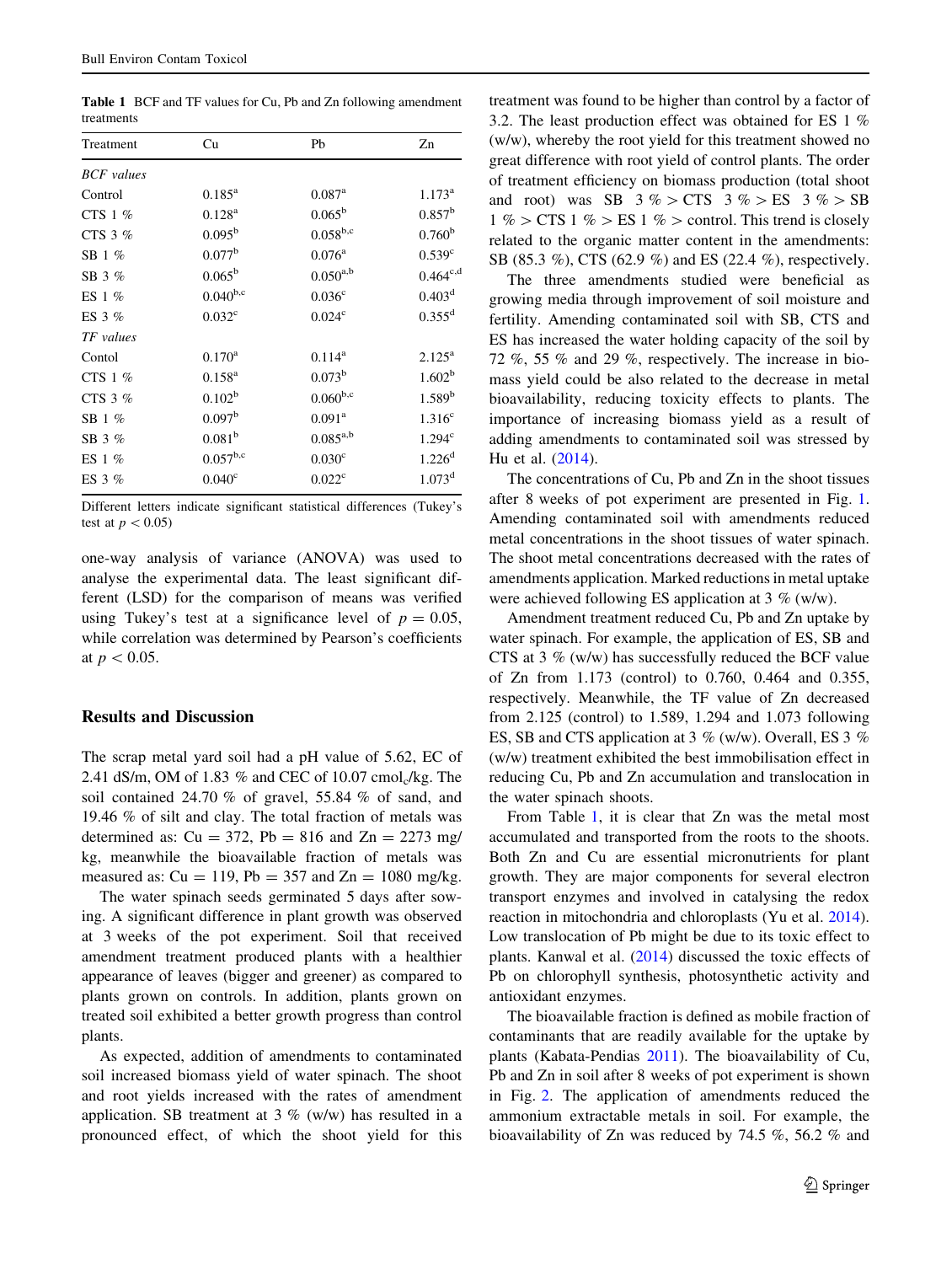<span id="page-3-0"></span>

Fig. 1 Metal concentration in water spinach shoots after 8 weeks of growth. Values represent mean of 18 replicates  $\pm$  standard deviation. Different letters indicate significant statistical differences (Tukey's test at  $p < 0.05$ )

31.0 % following ES 3 %, SB 3 % and CTS 3 % (w/w) treatments, respectively.

The effectiveness of the immobilisation strategy is greatly influenced by soil pH (Zhou et al. [2014](#page-5-0)). The soil pH increased significantly from 5.62 to 8.06 and 8.22 following ES treatment at 1 % and 3 % (w/w), respectively. Addition of SB and CTS, however, increased the soil pH by 0.3–0.5 units. The findings suggest that eggshell can be used as an alternative to commercial  $CaCO<sub>3</sub>$  for lowering the bioavailability and mobility of metals in soil.

Correlations between metal concentrations in soil and metal concentrations in plant tissues were examined using two extractants, namely EDTA and ammonium acetate (data not shown). Significant correlations (Pearson's coefficients,  $p < 0.05$ ) between metal concentrations in soil and metal concentration in plant tissues were obtained for ammonium acetate. In contrast, EDTA extraction has



Fig. 2 Ammonium acetate extractable metals in soil after 8 weeks of pot experiment. Values represent mean of 18 replicates ± standard deviation. Different letters indicate significant statistical differences (Tukey's test at  $p < 0.05$ )

resulted in poor correlations. EDTA is an excellent extractant especially for metal associated with organic matter. Therefore the metals measured following EDTA extraction may not be available for uptake by plants, reducing correlations of metal concentrations in soil–plant tissues.

The EDX spectrum of eggshell after 8 weeks of pot experiment is presented in Fig. [3a](#page-4-0), as an example. Carbon, oxygen and calcium are the major constituents in eggshell and their features can be observed at 0.277, 0.523 and 3.691 keV, respectively. The features observed at 2.05 and 9.44 keV correspond to platinum. As described earlier, the amendments were coated with platinum prior to analysis to avoid electron charging. Following pot experiment, the Zn features were observed at 1.01 and 8.37 keV confirming the ability of ES to immobilise Zn in contaminated soil.

The FTIR spectra of eggshell before and after pot experiment are shown in Fig. [3](#page-4-0)b, as an example. The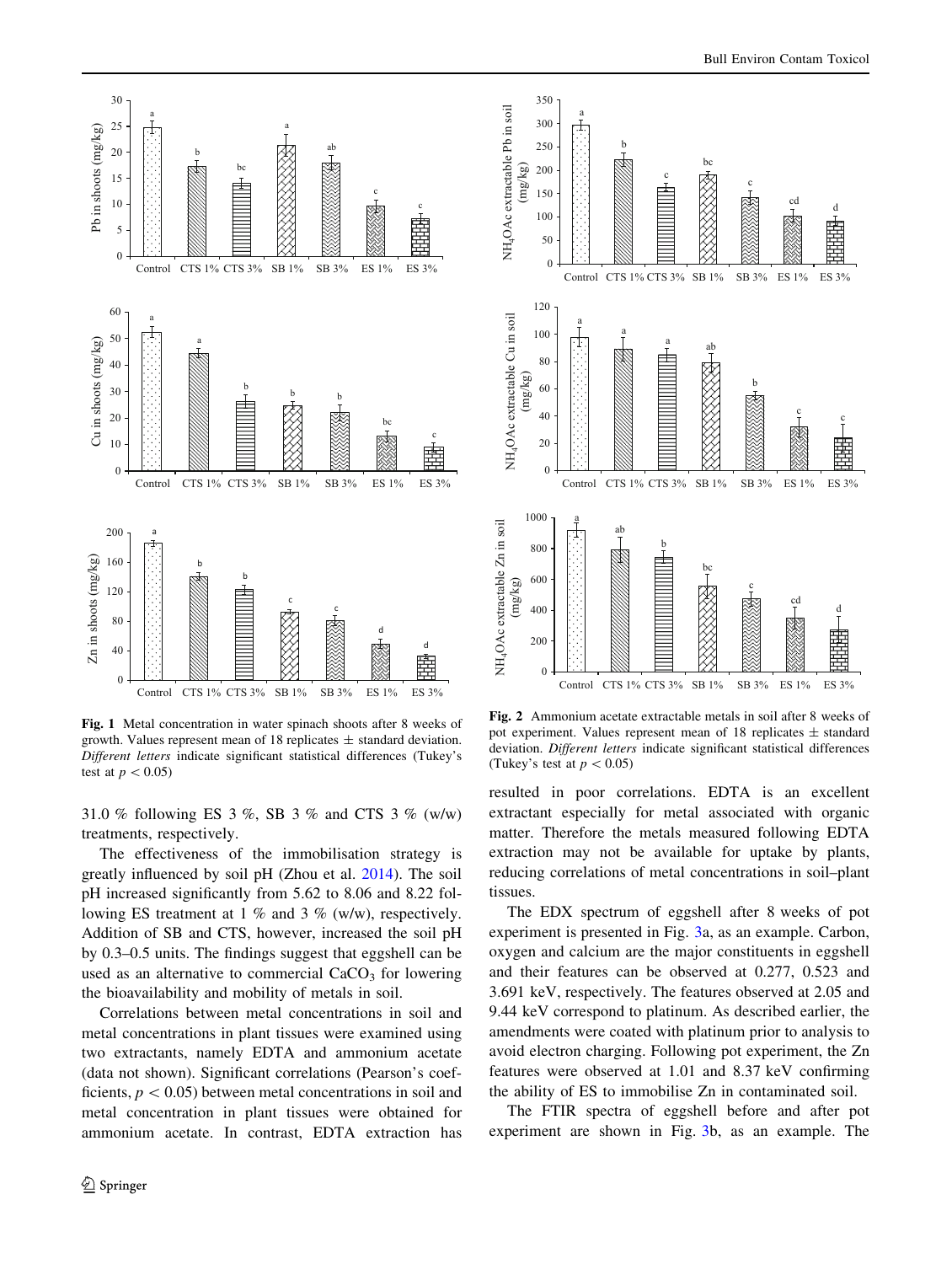

<span id="page-4-0"></span>

absorption bands observed at 1405, 876 and 713  $\text{cm}^{-1}$  are characteristics of carbonate  $(CO_3^2)$  (Nakamoto, [2009](#page-5-0)). Following interaction with heavy metals the absorption band at  $1404 \text{ cm}^{-1}$  split to two bands, namely  $1418$  and 1345 cm<sup>-1</sup>. In addition, the appearance of new shoulder bands at 1040, 876, 709 and 550  $\text{cm}^{-1}$  was observed. Presumably, the formation of new absorption bands can be related to complexation between heavy metals and functional groups of amendments.

It may be concluded from the present investigation that application of ES, SB and CTS had successfully break the pollutant linkage: pollutant (heavy metal) – pathway (soil) – receptor (plant), and therefore reduced the toxicity of heavy metals and health risks to human. Results from EDX and FTIR analyses highlight the key properties of the

amendments: (1) the presence of functional groups, and (2) the ability to bind heavy metals. Pot experiment however is only one aspect of such evaluation. It is imperative to assess the efficacy of amendments to immobilise heavy metals in situ. It has been hypothesised that the degradation of amendments may release previously bound metals (Kabata-Pendias [2011](#page-5-0); Hu et al. [2014](#page-5-0)). Therefore, it is important to study the biodegradation profiles of the three waste materials studied in metal contaminated soil. We are currently investigating the efficacy of amendments to immobilise heavy metals in situ.

Acknowledgments This work was supported by the Universiti Pendidikan Sultan Idris Malaysia under Research Grant GPU 2013-0120-102-01 and Ministry of Education Malaysia under Research Grant RACE 2012-0150-108-62.